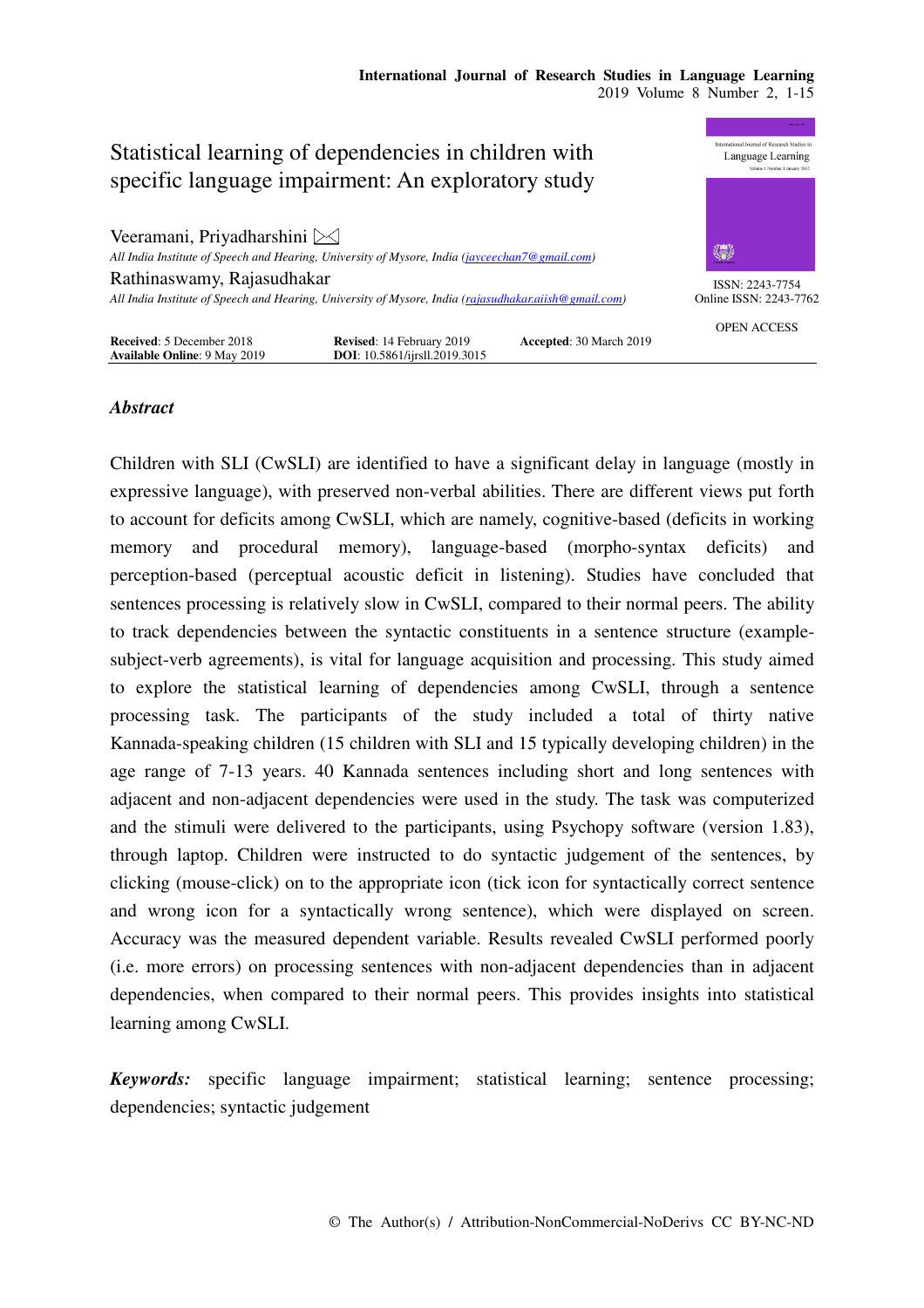# **Statistical learning of dependencies in children with specific language impairment: An exploratory study**

### **1. Introduction**

Language is one of the many abilities that are unique to humankind. Typically developing (TD) children appear to acquire language without much effort due to their innate abilities for language learning. Children, who have difficulty to acquire and/or learn language, despite adequate non-verbal abilities are classified as children with Specific Language Impairment (SLI). The term specific language impairment (SLI) refers to a developmental language disorder in the absence of any obvious neurological, intellectual, and sensory motor impairment (Leonard, 2014). Children with SLI are a heterogeneous group, exhibiting different combinations of deficiencies in various aspects of language comprehension and production. In general, a language test score of 1.25 SD or lower with a non-verbal IQ performance of 85 or higher, indicates condition of children being 'at risk' for SLI. Affected children have significant problem in syntactical domain of language, whereas semantics and pragmatics are comparatively spared (Leonard, 1998).

The syntax deficits among these children include use of shorter, simpler and limited structural variations with omission of functional words (Rice & Wexler, 1996). Grammatical morphology related to verbs is affected. Poor comprehension of grammatical morphemes has been reported. The deficit in syntax domain among the SLI population is addressed by the Procedural Deficit Hypothesis (PDH), given by Ullman and Pierpont (2005). According to the hypothesis, children with SLI have deficits in procedural system, which is responsible for morpho-syntactic abilities. Further, they also exhibit motor sequencing problems as the procedural system in SLI children governs both grammar and sequence learning. However, declarative system is generally spared, leading to fairly intact semantics. Procedural Deficit Hypothesis (PDH) that supports syntactic deficits in children with SLI is explored with respect to the linguistic dependency of morpho-syntactic units. A major finding in sentence processing is that, when the distance between dependencies increases, such as in a noun-verb dependency condition, the processing difficulties also increase. (Chomsky, 1965; Just & Carpenter, 1992; Gibson, 2000; Lewis & Vasishth, 2005); this effect is referred to as the locality effect.

Sentence analysis or processing is generally based on the dependency relations, than based on phrase structure. The concept of dependency relations stem from traditional grammar of languages. Linguists mostly state that dependency relations involve binary relationship between two linguistic units, mostly the governor and the dependent (Mel'čuk, 2003; Nivre, 2006; Hudson, 2007). According to Hsu and Bishop (2010), children with SLI show deficit in sequential learning, across all modalities. Vasishth and Drenhaus (2011) and Levy and Keller (2013) had opined that locality effects (long distance agreement deficits) may come into play during high working memory load conditions; anti-locality effects (distant agreement relations might not play a role) may be present when the load on working memory is low.

According to Tiwari et al. (2017), there are different accounts put forth by authors in order to explain the probable underlying deficits, to explain the processing deficits in Children with SLI (CwSLI); this majorly includes the *perceptual deficit account (states that due to lack of the ability towards perceptual saliency in the input, processing deficits are manifested), normal distribution account (which states that CwSLI fall on the left end of normal distribution due to delayed language development) and linguistic accounts (which suggest morpho-syntax to be the core deficit for processing difficulties among CwSLI)*. In terms of the linguistic accounts, it is opined that CwSLI have certain linguistic blindness arising from genetic predisposition, which had led to the inability to develop implicit grammatical markers. This inability hinders in processing of the linguistic information.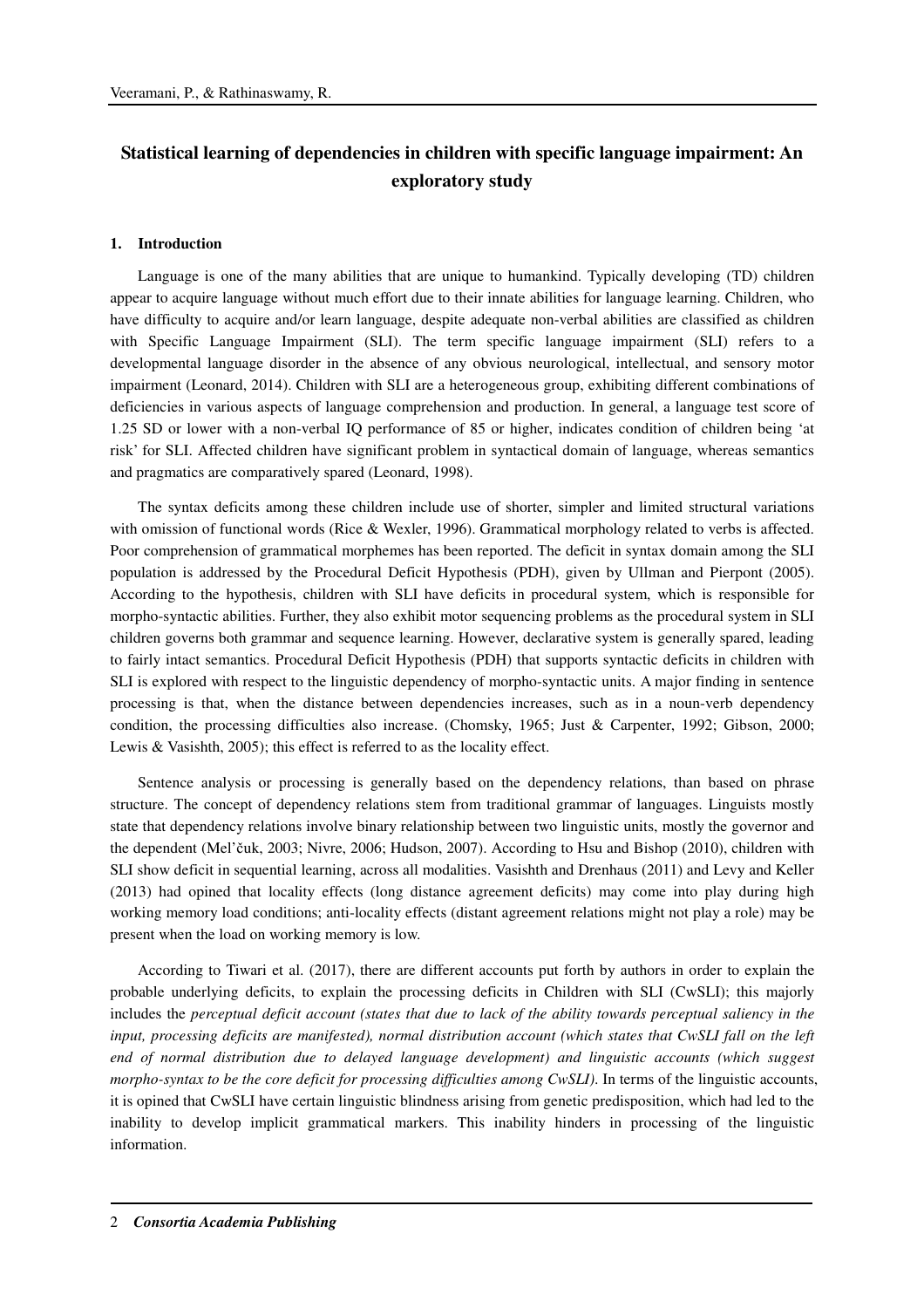# *1.1 Need for the study*

Literature on Children with SLI (CwSLI) documented a clear deficit in sentence processing abilities. Children with SLI generally are slow in processing information (Sininger, Klatzky, & Kirchner, 1989; Kail, 1994) and they may not show deficits in accuracy at least when the sentences are shorter. But, it is not clear, if this is due to their general slower processing speed or it is the time lapse to use their declarative memory to compensate for their procedural sentence processing deficits. This can be studied through the use of adjacent and non-adjacent dependencies in sentences. That is, if CwSLI perform poorly on non-adjacent dependency condition, it can be predicted that they use declarative compensation for their procedural deficits, with the available time.

# *1.2 Objectives*

To explore the statistical learning of dependencies among children with SLI (CwSLI), specifically:

- To compare between children with Specific Language Impairment (CwSLI) and typically developing (TD) children on processing short and long sentences (with adjacent dependency).
- $\triangleright$  To compare between CwSLI and TD children on processing short and long sentences (with non-adjacent dependencies).
- $\triangleright$  To compare between CwSLI and TD children on sentence processing in terms of age and gender-matched condition.

# **2. Review of Literature**

# *2.1 Sentence processing in typically developing children*

Sentence processing involves the study of representations that humans form, as and when they comprehend a sentence or an utterance and the mechanisms that underlie the processes. The processes include recognition of words, determining the semantic and syntactic relations among them in a sentence level, and interpreting the sentence, in terms of the relevant linguistic and non-linguistic content. Adams (1990) opined that children with good receptive language skills were capable of using word order cues to process or comprehends the sentences correctly. While exploring the psycholinguistic viewpoints, it is often assumed that an individual's implicit knowledge of lexical semantics, specifically the knowledge of verbs play a vital role; thereby paving the way rapid real-time sentence interpretations. Many theories have been put forth which assumes that recognition of a verb includes rapid activation of associated semantic and syntactic details related with each argument (Mauner & Koenig, 2000). Studies on sentence processing had shown that typically Developing (TD) children construct representations at multiple levels, which aids in their processing. According to Trueswell, Sekerina, Hill, and Logrip (1999), similar to adults, children make hypotheses about the syntactic-semantic connections between phrases, as they unfold. Such predictions are made possible because of the information that is present early in the sentence (Choi & Trueswell, 2010).

# *2.2 Sentence processing in SLI*

Studies that were published in language abilities of children with SLI, has shown that the major hallmark of the disorder is the significant deficit in syntax, in particular the inflectional morphology (Loeb and Leonard, 1991). Children with SLI were reported to have poor morphological awareness when compared to age-matched peers (Smith-Lock, 1995). Most of the studies have concentrated on English language speakers, though there are few cross-linguistic studies. In Italian language, wherein verb morphology is very important, it was found that children with SLI, had no difficulty in verb inflection when compared with their peers, who were matched for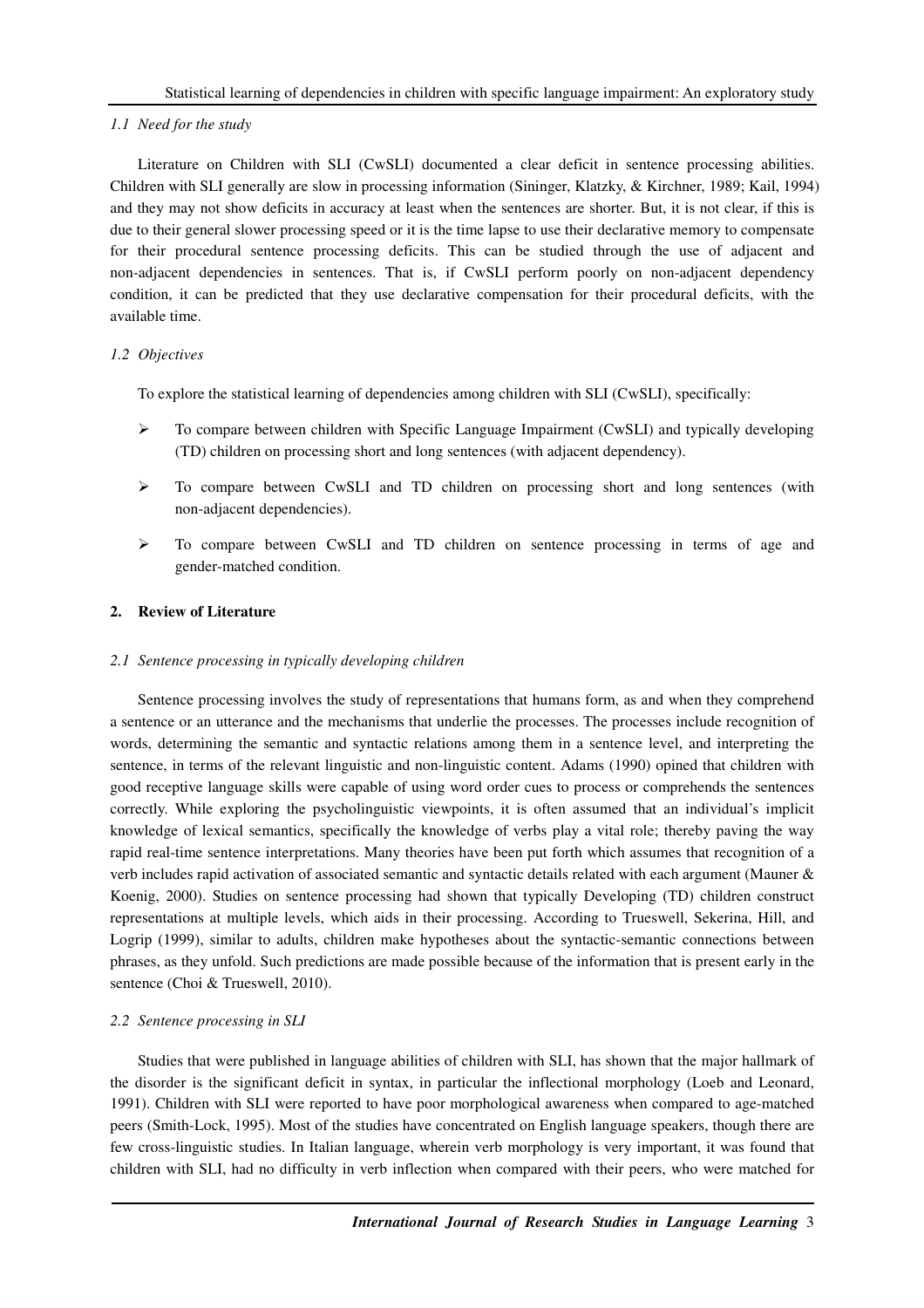their Mean Length of Utterance (MLU) and they focus on deficits in learning agreement morphology (Leonard, Sabbadini, Leonard, & Volterra, 1987; Leonard, 1988; Bortolini, Caselli, & Leonard, 1996, Cipriani, Bottari, Chilosi, & Pfanner, 1998).

Montgomery (2000) examined influence of the verbal working memory in sentence comprehension among Children with Specific Language Impairment (CwSLI). The study included twelve CwSLI with a mean age of 8.6 years, twelve chronologically age-matched (CA) children with a mean age of 8.7 years and twelve children who were matched for receptive vocabulary with a mean age of 6.8 years. The SLI group's receptive and expressive score were lesser than 1 SD below the mean, when assessed with the Clinical Evaluation of Language Fundamentals – Revised (CELF-R) and they performed at least 1 SD below the mean on Test of Reception of Grammar (TROG). The other two groups performed either at or above  $-1$  level from the mean, on same language measures. There were two main tasks in the experiment – Task for Verbal Working Memory (VWM) and Task for Comprehension of non-redundant and redundant sentences. The first task (VWM) included a stimuli of 25 words (without any rhyming words), taken from 5 semantic categories, namely, animals, plant-things, transportation, clothing and body parts. All these words were uttered and recorded from a native male English speaker. A total of 5 word lists were created (3-word lists, 4-word lists, 5-word lists, 6- word lists and 7-word lists), with each list including words with at least 2 semantic category.

Under three processing load conditions, namely no load, single load and dual load conditions, all the children were presented the five word lists. No-load condition involved the children to recall as many words as possible after the presentation of stimuli. Single-load condition involved recall of the stimuli words, in the order of their increasing physical size; Example: Stimuli- Head, Coat, Thumb, Nut, Cow and the response should be – Nut, Thumb, Head, Coat and Cow. Dual-load condition involved word recall with the previous size processing (in single-load condition) and also included recall of words that go together semantically (semantic categorization). In the second task, two sets of 20 sentences, which consisted of a set of linguistically redundant (long) sentences and linguistically non-redundant (short) sentences were created. The redundant set consisted of 4 sentence types - (1) sentences containing double marking of number (e.g., "Point to the picture of the three 12 cats"); (2) semantically reversible sentences with a single embedded subject relative clause (e.g., "The girl who is smiling is pushing the boy"); (3) semantically reversible sentences with a double embedded subject and object relative clause (e.g., "The little boy who is standing is hitting the little girl who is sitting"); and (4) active sentences with adjectival/adverbial material modifying the subject and/or object noun (e.g., "The dirty little boy climbed the big, tall tree").

All these sentences were recorded by a native male speaker, without any prosodic variations. 40 sentences were presented to the subjects via headphones at a comfortable listening level. Subjects were shown with an array of 4 pictures, during the sentence presentation. They were asked to point to the corresponding picture after hearing each sentence and the responses were scored as correct or incorrect. Before experimental testing, a pretest was done to check the familiarity of different grammatical parts of speech which were present in the sentences of the experiment. The results indicated that the children with SLI performed in similar lines to that of the CA peers in both no-load and single-load conditions, but poor performance was noted on dual-load condition. In all the three conditions, children with SLI and receptive language-matched peers performed similarly. In the second task, CwSLI comprehended fewer redundant than non-redundant sentences. The CA and VM children, showed no effect of sentence type. The authors also stated that CwSLI have less functional Verbal Working Memory (VWM) capacity, because of which they find it harder to manage the processing resources, according to the task demands. The above study has focused on the Working Memory (WM) capacity limitations among CwSLI, according to the task demands.

Marton and Schwartz (2003) examined to determine the relationship between language comprehension and working memory in children with specific language impairment (SLI), majorly focusing on the central executive component and the interaction with the phonological loop (Baddeley, 1986) in complex working memory tasks. The authors studied the effect of sentence length and syntactic complexity on working memory performance.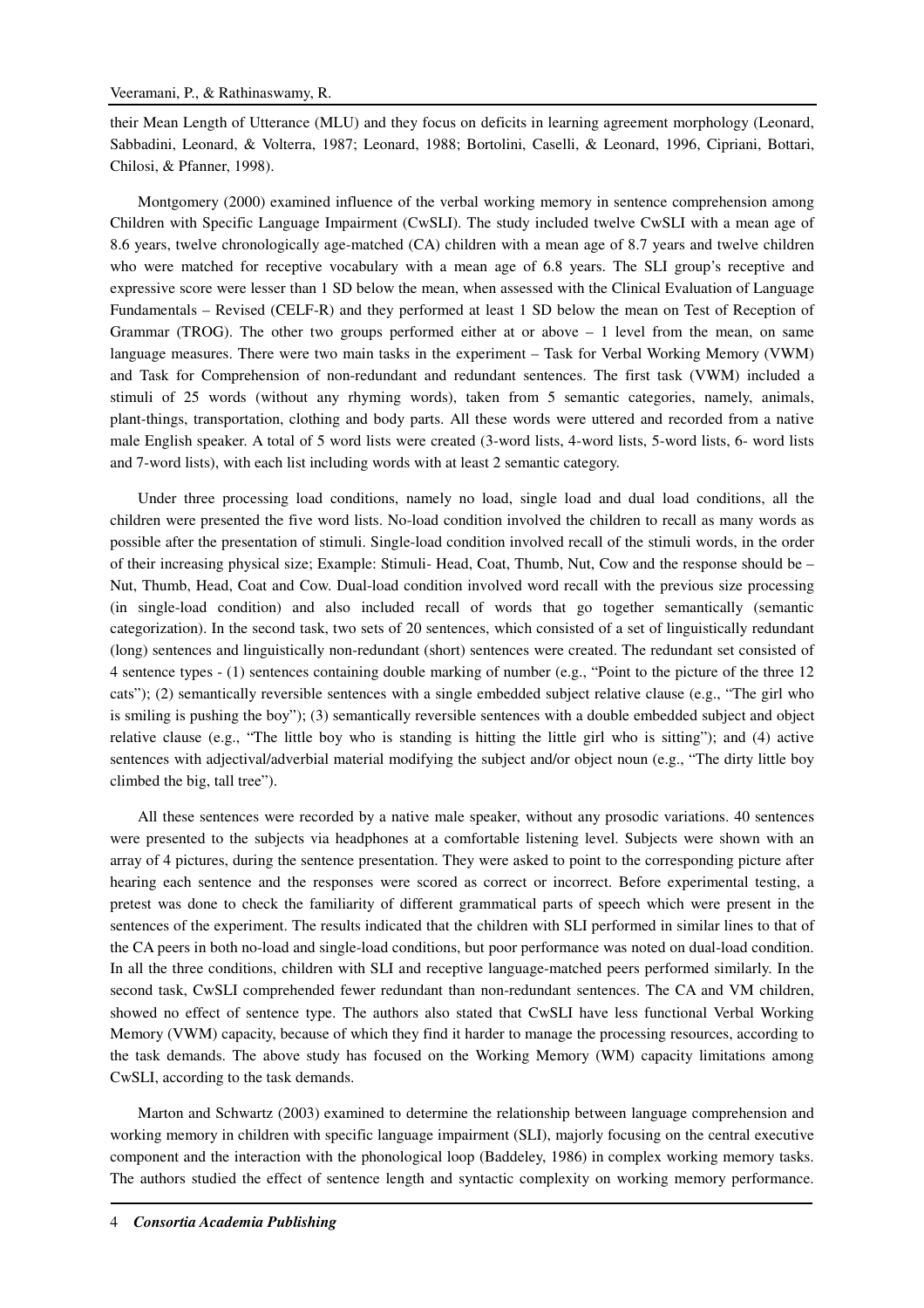Two groups of children (thirteen Children with SLI and thirteen typically developing (TD) children) in the age range of 7-10 years participated in the study and all were native speakers of English. The SLI group had a language total of at least 1.5 SD below the mean score of that age, in a standardized language assessment using Clinical Evaluation of Language Fundamentals-Revised version. Both the groups included 5 girls and 8 boys. There were three tasks, namely, Non-word repetition (NR), Non-word Discrimination (ND) and List Recall task (LR). The stimuli for the non-word repetition were 24 non-words, which included eight two-syllable non-words, eight three-syllable non-words and 14 eight four-syllable non-words. Five listeners participated in the study, made sure that the stimuli words had no meaningful syllables.

For the non-word discrimination task, the twenty four non-word pairs of the ND task were mostly minimal pairs. The minimal pairs differed in stress pattern. Number of correct answers was noted for both identical as well as different non-word pairs. Both NR and ND task provided a baseline regarding the child's performance in phonological working memory. In the Modified Listening (ML) Task 1 and 2 (ML 1 and ML 2), the stimuli consisted of 90 sentences (30 short syntactically simple sentences, 30 short complex short sentences, and 30 long complex sentences) with a question assigned for each sentence. Short sentences consisted of 10 or lesser syllables and long sentences consisted of at least 15 syllables. Syntactically complex sentences consisted of embedded clauses and relative clauses. In ML1 task, the stimuli consisted of 45 sentences that were unrelated, including 15 short simple, 15 short complex, and 15 long complex sentences, with each sentence ending with a non-word. The first part of the ML2 task was identical to the ML1 task, with one addition.

ML2 task was identical to ML1 task, except an additional task of answering question regarding the content of the sentence. In the List Recall task, all children were instructed to listen to sets of sentences (five sentences in each set) and recall the sentence-final words after the fifth sentence. The words were real words, and they had been controlled for their phonological features. They were similar in frequency and in word length measured by syllables. The test was constructed with 45 unrelated sentences containing three sets each of 5 syntactically simple, 5 syntactically complex 15 short and 5 syntactically complex long sentences. Each of the children was tested separately in a two 60-minute sessions. The stimuli for the study were audio recorded by a female speaker and presented via headphones. The children's responses were recorded from a portable tape recorder and were evaluated as correct or incorrect. While analyzing the non-word repetition task, responses were considered as incorrect if it consisted of addition, deletion and substitution of segments, incorrect stress pattern, changed segment order and cluster simplification.

In list recall task, children were scored for each correct recall of stimuli items, irrespective of position or order of recall. The results revealed that CwSLI performed significantly poor than TD children. The two groups did not have any significant difference in Non-word discrimination Task. There was significant group difference between children with SLI and TD children in non-word repetition. The TD children repeated the non-words in the ML2 task with greater accuracy than children with SLI. As, the sentence complexity increased, the accuracy was compromised. Both the groups exhibited a word-length effect as the number of syllables in the non-words increased. In the LR task, the children with SLI performed more poorly than the TD children in terms of final word recall within each of the sentence type. TD children recalled more items from initial and final parts than the medial part. In contrast, there was no significant difference in recall across word positions in the children with SLI. Overall, CwSLI performed poorly on NR, ND and LR tasks. This study could have determined the individual differences within the groups, which would have revealed more about interaction within cognitive processes 16 that are related to the functioning of central executive component. Such findings would have given a better picture of heterogeneity present within the groups, which would help in further classifying the experimental group, based on domain-specific groupings or impairments.

According to Purdy, Leonard, Weber-Fox, and Kaganovich (2014), tense and agreement limitations in CwSLI, is a deficit in appreciating the structural dependencies, which occur in sentences. The study included 12 children with a mean age of 9.7 years, who had a history of Specific Language Impairment (SLI) and 12 age-matched typically developing (TD) children with a mean age of 9.7 years. No children were under any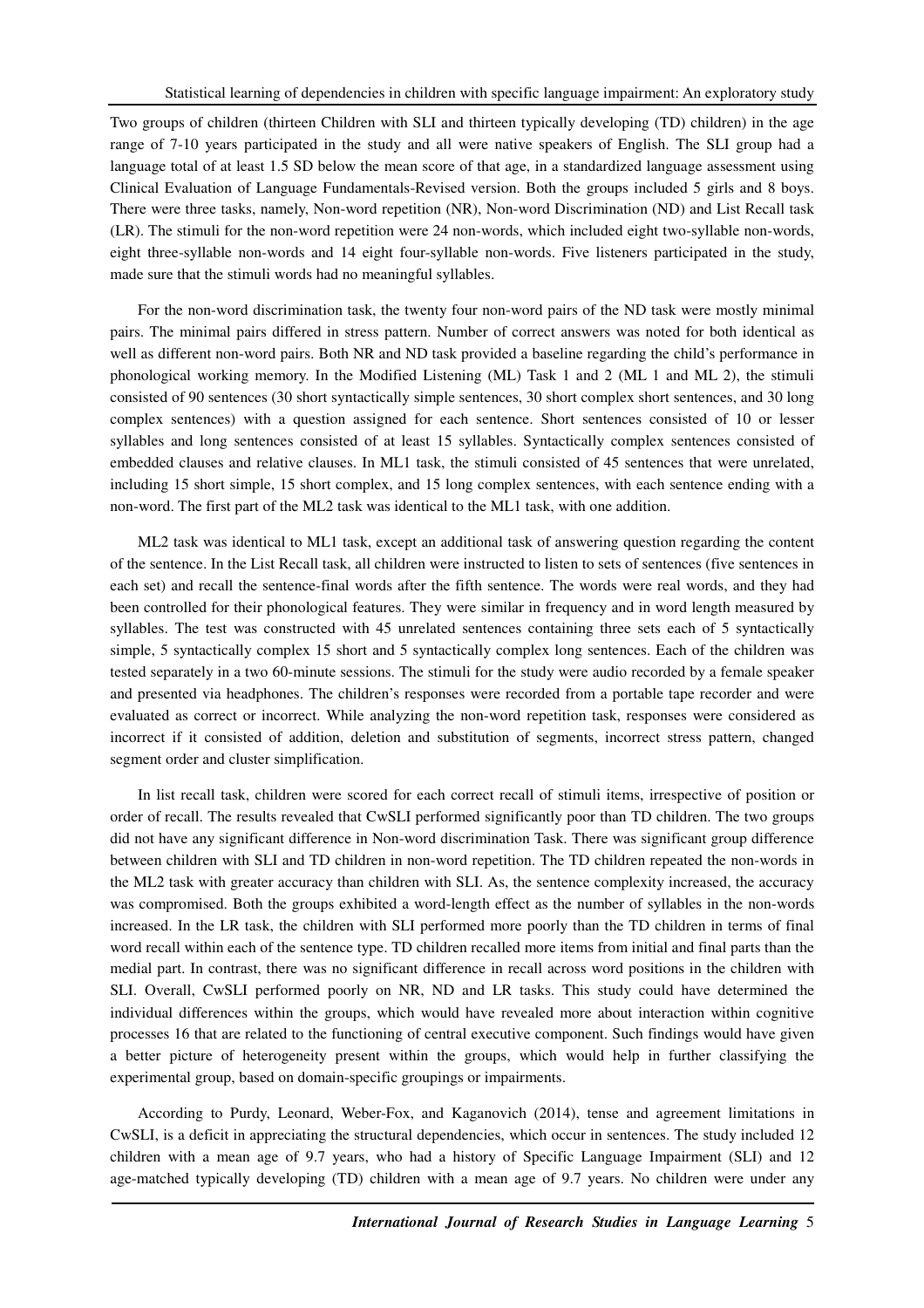medication that could affect brain function during their participation in the study. The stimuli consisted of 60 grammatical local-agreement sentences (eg: Every night they talk on the phone), 60 local-agreement error sentences (eg: Every night they talks on the phone), 60 grammatical long distance finiteness sentences (eg: He makes the quiet boy talk a little louder) and 60 long distance finiteness errors (eg: He makes the quiet boy talks a little louder), accounting for a total of 240 sentences (master list). Two different sentences lists were created from this list, with 30 of the sentence with each of the four types of experimental sentences, placed in each list. No list had grammatical and ungrammatical version of the same sentence. 16 filler sentences were added to each of the list, resulting in 136 sentences per list. The 136 sentences were randomized for each participant in such a way that, part of the children in each group listened to one list, with the remaining children listening to the other list. Thus, each child listened to set of 30 sentences under 4 types and the 16 filler sentences.

All the sentences were spoken by an adult female speaker and recorded. With respect to the procedure of the study, all the children were fitted with an EEG cap and seated in a dimly lit sound attenuation booth, approximately 4 feet from the computer monitor. Each child completed two practice blocks, containing grammatical and ungrammatical sentences, different from that of experimental stimuli. The children were instructed to listen to the sentences and when prompted by a question on screen, to press one of the buttons on the response box, to indicate a good sentence, or the other button if the sentence contains a mistake. Event Related Potential measures – Anterior negativity and P600 were recorded. After completion of practice blocks, 6 experimental blocks were presented; each block lasted for 3 minutes. After each block, the children were allowed to play board game of their choice; the testing session lasted for 1 hour including the game breaks. The authors analyzed the children's accuracy, by employing a measure A'. A' is defined as the proportion of hits and false alarms. A value of 1.00 indicates complete adult grammar accuracy and if A' is 0.50, it is either acceptance of all sentences as grammatical or chance level performance on both grammatical and ungrammatical sentences. The results revealed that the local sentences elicited expected anterior negativity and P600 in both the groups.

For the long sentences, the potentials were delayed with reduced amplitude and duration in the SLI group. Hence, this study concluded that there is a decreased sensitivity to long-distance dependencies in children with history of SLI. There were two possibilities that the authors could put forth, which are as follows: 1. Children with history of SLI might have no longer retained information in the matrix clause by the time the Subject-Verb proposition in the second clause was processed. 2. Children might have successfully retained the relevant information but simply had incomplete knowledge of how first part constrained the other part. The above study had put forth the two major viewpoints about processing limitations among CwSLI. But the authors did not account for these differences in limitations, by correlating with a set of parameters, as in, if processing limitation is due to the effect of stimuli (local/long sentences) or due to working memory capacity, which has constrained the processing. Though, there is interaction among several factors to result in processing deficit, a domain-specific cause could result in the concept about the nature of the deficit.

Hsu, Tomblin, and Christiansen (2014) conducted a study among 120 adolescents (60 normal peers and 60 age-matched and non-verbal IQ matched peers) with SLI and normal peers in the age range of 13-15 years. The study aimed at examining the statistical learning in terms of non-adjacent dependencies between the two groups of interest. The authors further aimed to understand the learning processes which are involved in that of non-adjacent dependencies, especially in SLI group. All the participants were instructed to listen to sequences of non-sense syllables and no prior information about the patterns was given. Post-listening period, the experimenter informed the participants that all the syllable sequences were generated according to a pattern/rule specifying word order. They were asked to press 'Y' for grammatical strings and 'N' for ungrammatical strings. There were twelve test items (six grammatical and six ungrammatical). The stimuli consisted of three dependency pairs: axd, bxe and cxf. The middle element "x" was subjected to three variability conditions – low  $(x=2)$ , mid  $(x=12)$  and high  $(x=24)$ . The "x" consisted of non word strings with different levels of variability. The stimuli were presented in auditory mode with 144 presentations of each dependency pair accounting for a total of 432 training strings with 6 foils (2 in each dependency pair). The response of each participant was looked upon, in terms of Hits and False alarms. A non-adjacent pair was noted as "learned" if a participant was capable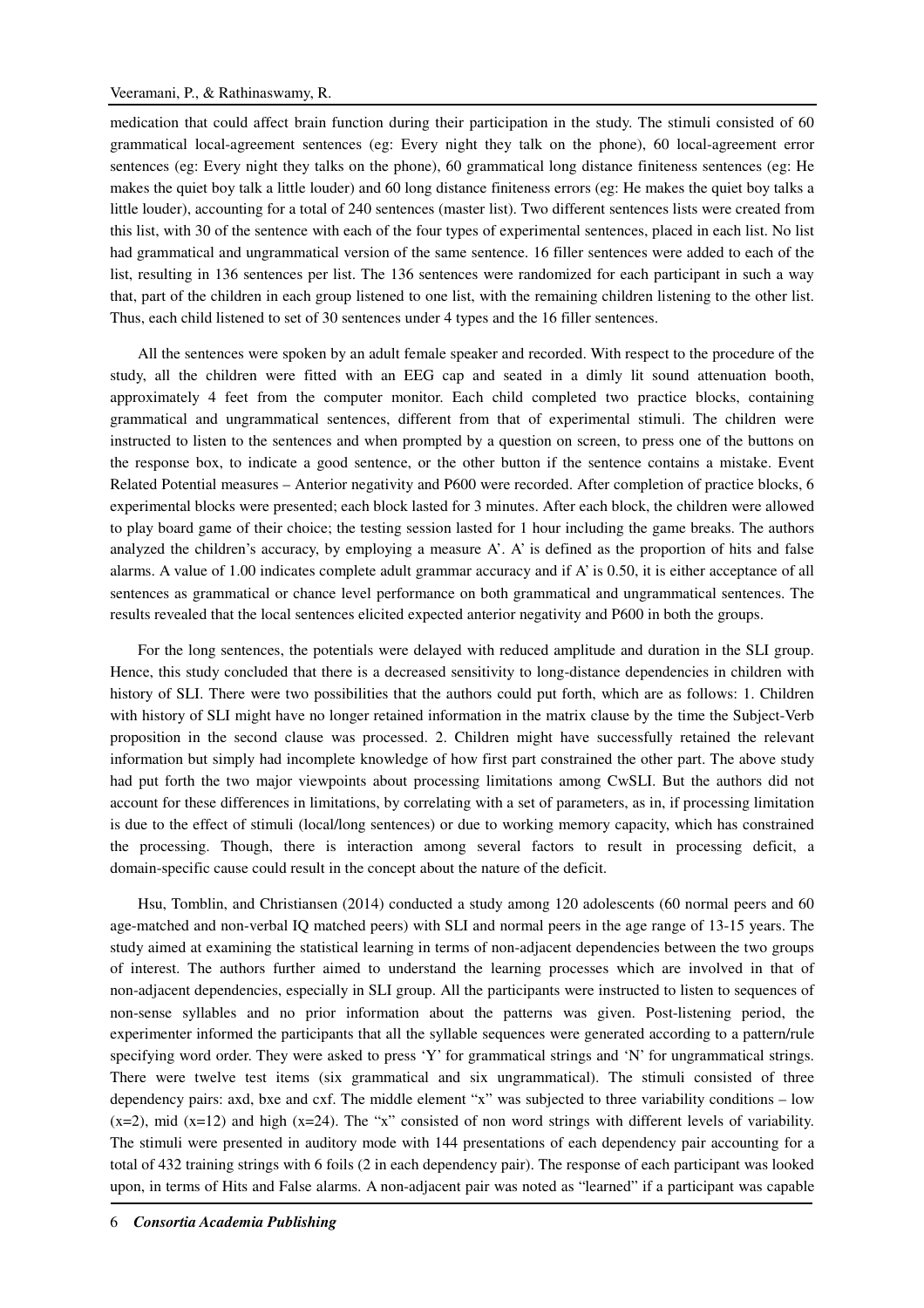of accepting all the grammatical strings and rejecting the ungrammatical strings (that is, hit rate = 100% and false positive =  $0\%$ ). Findings revealed that SLI group benefited from low than high variability in learning non-adjacency pairs, that is, their item-specific learning was better with low variability.

On the other hand, the normal group performed better in high variability condition. The authors concluded that the SLI population employs different type of learning strategy, wherein, they tend to memorize the strings (more of route learning) and hence rely on memorized surface properties of speech; they tend to use memorized input chunks as a compensatory strategy for processing sentences. They also opined that population with SLI cannot take advantage of the variability in statistical learning. In the above study, the sequence learning tasks used involved simpler learning of adjacent sequences, whereas, grammatical learning involve relatively complex non-adjacent dependency learning, from the exposure.

### **3. Method**

Sentence processing is an essential aspect of how humans process their languages. It involves how the readers or listeners map recognized words into the meanings of sentences. It requires co-ordination at different levels namely, orthographic, phonological, semantic, thematic and syntactic. The present study employs a sentence processing task to explore the statistical learning ability of dependencies between the two groups, that is, children with SLI (CwSLI) and typically developing (TD) children.

# *3.1 Participants*

Two groups of children participated in the study. Group I included fifteen children with Specific Language Impairment (CwSLI) and group II consisted of fifteen typically developing (TD) children, in the age range of 7 and 13 years of age. Children who underwent or are undergoing speech and language therapy (for about 1-3 months duration) at the All India Institute of Speech and Hearing, Mysore, were taken for the Group I. Age and gender matched participants in control group in relation to SLI group were considered.

*Inclusion criteria for Group I - 15* children in the age range of  $7 - 13$  years were considered for the study. All of them were native speakers of Kannada language and belonged to middle – upper socio economic status [ensured using NIMH Socio-economic status scale (Venkatesan, 2011)]. The selection of children with Specific Language Impairment (CwSLI) was done based on Leonard's exclusion criteria (1998), which included fulfilling the following criteria:

- $\blacktriangleright$  Language abilities Language test scores of at least -1.25 SD
- $\triangleright$  Non-verbal IQ 85 or higher
- Hearing Passes screening at conventional levels.
- $\triangleright$  No recent episodes of otitis media with effusion.
- $\triangleright$  No evidence of seizure disorder, cerebral palsy, brain lesions; not under medication for control of seizures.
- $\triangleright$  No oral structural anomalies and developmentally appropriate oral-motor function.
- $\triangleright$  No symptoms of impaired reciprocal social interaction or restriction of physical activities.

*Inclusion criteria for Group II* - All the participants in Group II (TD), in the age range of 7-13 years were recruited for the study. All were native Kannada speakers. The participants were selected based on the administration of WHO Ten Questions screen for disability detection (Singhi, Kumar, Malhi, & Kumar, 2007). The questionnaire was completed through parental and teacher reports and participants were not considered, if they had any history of developmental delay.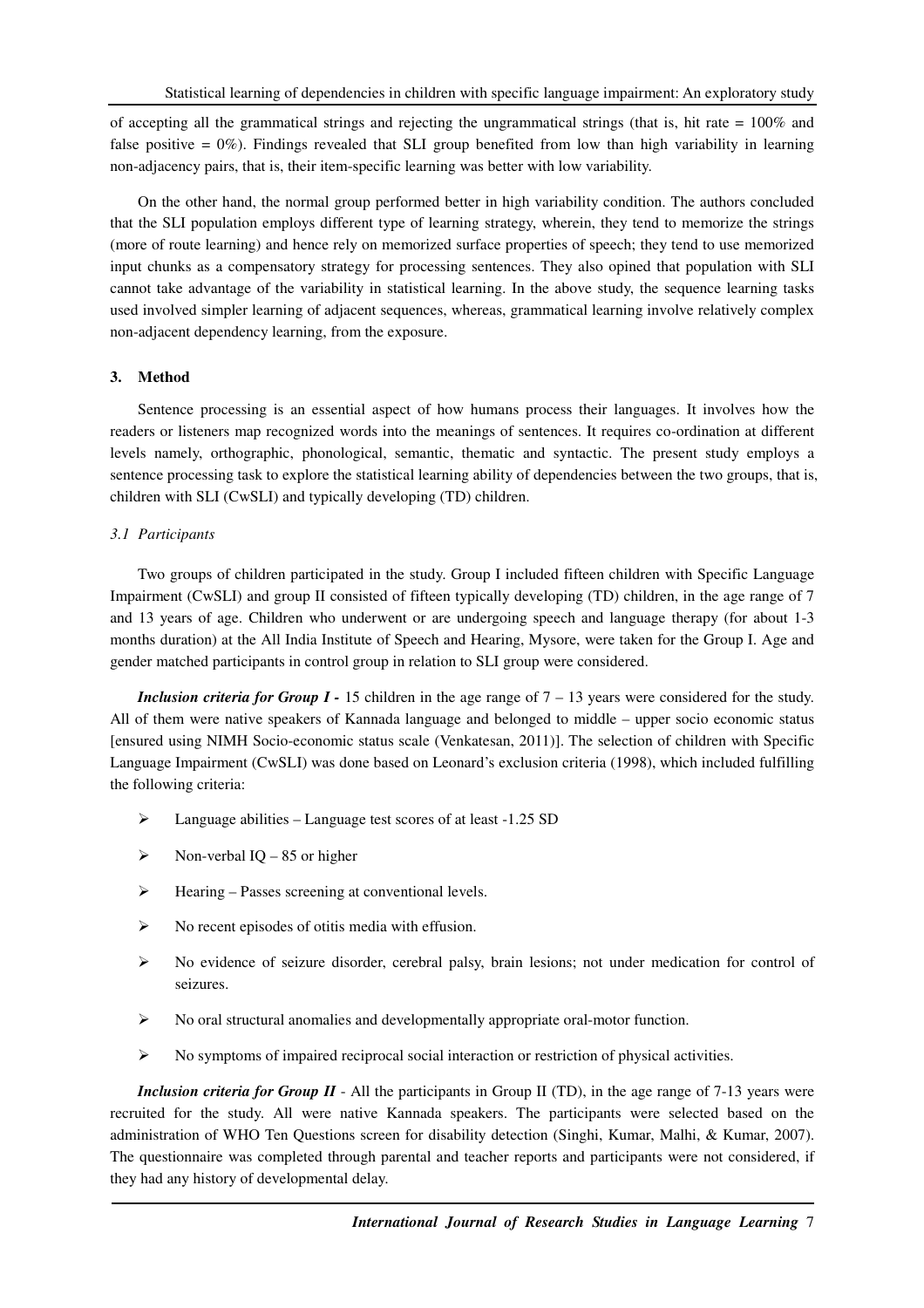#### *3.2 Stimulus items*

*Sentence judgement* - A total of 40 Kannada sentences were taken for the experiment. There were two sets of sentences, namely short and long, wherein short sentences (Set A) had Mean Length of Utterance (MLU) of 2-3 words and long sentences (Set B) had MLU of 3-4 words. Each set had adjacent dependency and non-adjacent dependency conditions. Set A consisted of 20 short sentences, sub-divided into two sections: adjacent dependency type (10 sentences with 5 correct and 5 incorrect) and non-adjacent dependency type (10 sentences with 5 correct and 5 incorrect). Set B consisted of 20 long sentences, sub-divided into two sections: adjacent dependency type (10 sentences with 5 correct and 5 incorrect) and non-adjacent dependency type (10 sentences with 5 correct and 5 incorrect). The correct and incorrect sentences were manipulated syntactically.

# **Table 1**

| Set A (Short)          |                                        | Set B (Long)                           |                             |  |
|------------------------|----------------------------------------|----------------------------------------|-----------------------------|--|
| Adjacent<br>Dependency | Non-adjacent dependency                | Adjacent<br>Dependency                 | Non-adjacent dependency     |  |
| /avalo<br>sonðari/     | /ibro tanijaro<br>sonðarava: giða: re/ | /avalo sonðara<br>hodog <sub>I</sub> / | /avalo oble sonðara hodogi/ |  |

*An example of stimulus for both adjacent and non-adjacent dependency sentences* 

*Material preparation and Presentation* - All the 40 sentences were uttered by a native Kannada female speaker and audio recorded, using Computerized Speech Lab (CSL) 4500 model (Kay Pentax, USA) Software in a sound treated room. The stimuli sentences were verified by a linguist along with 5 Speech Language Pathologists (SLPs). The stimuli were presented using the free downloadable Psychopy software (version 1.83), developed by Pierce (2007).

*Task -* The experimental task consisted of 40 sentences, which were divided into 20 syntactically correct and 20 incorrect sentences. Each one had Set A and Set B, wherein Set A had short sentences with adjacent and non-adjacent dependency condition; Set B had long sentences with adjacent and non-adjacent dependency condition. Each child was instructed to judge the sentences as correct or incorrect, which was presented auditorily for about 2500 ms to 4000 ms (based on the length of the sentences). The participants were instructed to respond by clicking the correct icon (tick mark) if the sentence is syntactically correct and to click wrong (cross mark) if the sentence is syntactically wrong. These icons were displayed on the screen of the laptop and the children clicked on the appropriate icon, using an external mouse, connected to the laptop. Only after providing a response by clicking on the icon, each child was able to do the next set of trials in the task.

### *3.3 Procedure*

Parents/caregivers were explained about the objectives of the study and both oral and written consent were obtained (before subjecting the children into experiment/study). Testing was done individually for the children. Each participant was seated comfortably in a room, with reduced level of background noise. The distance between the participants and the laptop was adjusted, in such a way that the laptop was placed comfortably at their eye-level. Both the groups were subjected to 3 practice trials before participating in the actual experiment, for the purpose of familiarizing them with the procedure of task. The sentences were presented in free field (through loudspeakers - Right and Left sides), which was attached to the laptop). Prior to the presentation of each sentence, a "+" symbol served as prime for the upcoming stimuli.

### *3.4 Scoring*

The scoring was automatic and the score coding to the software was made in such a way that, each correct response was scored as '1' and each incorrect response was scored as '0'. The performance of both the groups was noted for accuracy.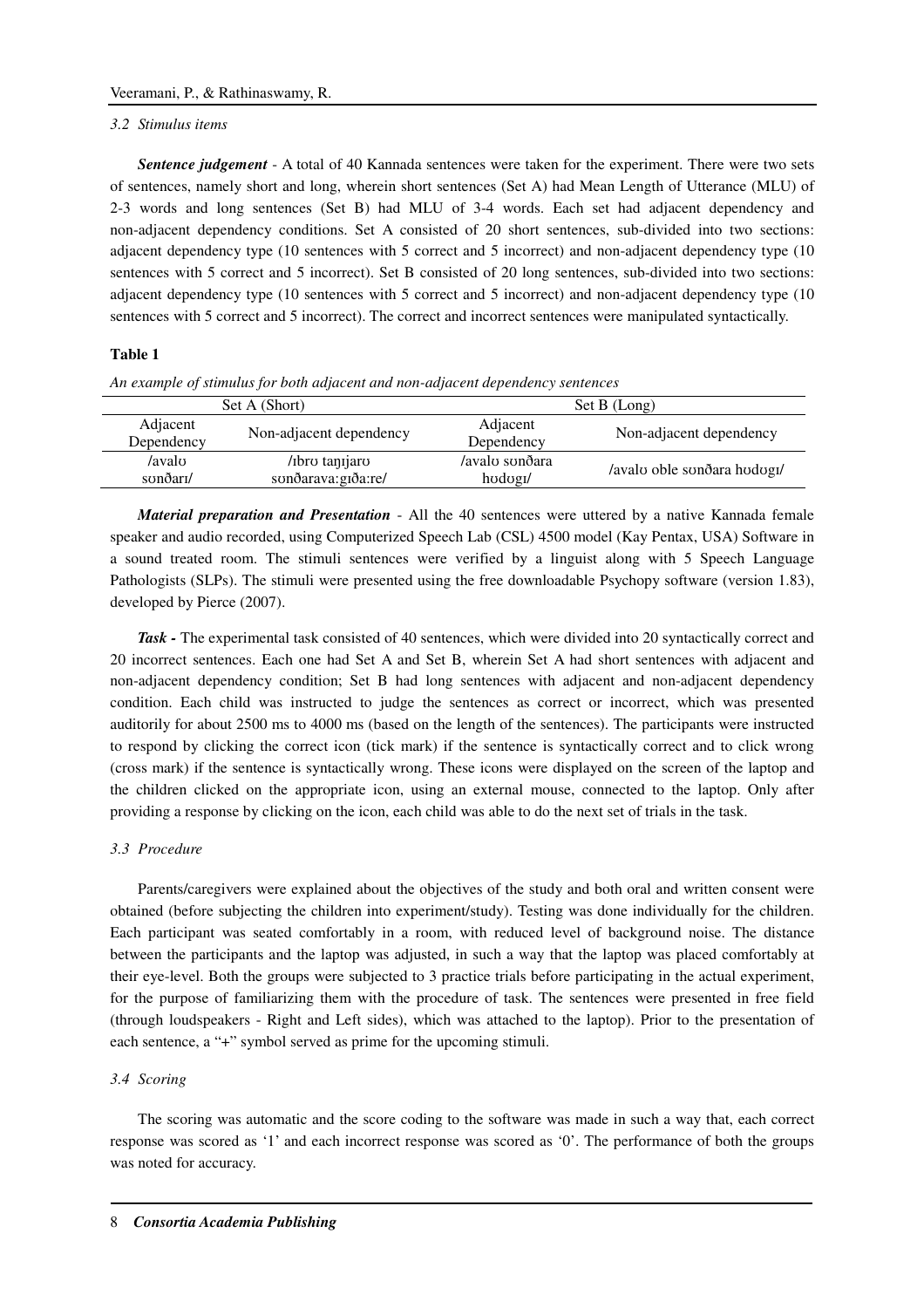#### *3.5 Analysis*

The data obtained was analyzed using commercially available SPSS package (Statistical Package for Social Sciences) version 17.0. The obtained data was subjected for the presence of normality, using Shapiro Wilks test. It was observed that, all the parameters followed normal distribution (i.e.,  $p\geq 0.05$ ), except the individual parameter score for Short length – non adjacent dependency condition. Mann Whitney U test was done to compare the difference in performance between the two groups. For the purpose of age and gender matched comparison, Wilcoxon's signed rank test was done.

# **4. Results**

Total of 30 native Kannada children were considered for the study. 15 children with Specific Language Impairment (CwSLI) were considered as Group I and 15 typically developing (TD) children were considered as Group II. All the 30 children were instructed to do the experimental task, in order to explore the sentence processing skills between them. The data was analyzed with the scores for following conditions:

#### *Individual scores*

- $\triangleright$  Short adjacent dependency (ShAD) condition
- $\triangleright$  Short non-adjacent dependency (ShNAD) condition
- $\triangleright$  Long adjacent dependency (LoAD) condition
- Long non-adjacent dependency (LoNAD) condition

The obtained data was subjected for the presence of normality, using Shapiro Wilks test. It was observed that, all the parameters followed normal distribution (i.e., *p*≥0.05), except one parameter (Short length – non-adjacent dependency) among Group I participants. Hence, non-parametric analysis was adopted for the scores, as one of them was not normally distributed (It was not possible to do non-parametric analysis only for that condition and with the lesser sample size, it would have not resulted in a realistic picture of the individual scores). The descriptive statistics for the individual scores between the two groups are as follows.

### *4.1 Comparison between two groups on accuracy scores for individual scores and total scores*

From table 2, it can be observed that the mean accuracy scores are higher for group II (TD) when compared to group I (CwSLI). In group I, the mean accuracy score is higher for the ShNAD (Short sentences with non-adjacent dependency) condition and lower for LoNAD (Long sentences with non-adjacent dependency) condition. In group II, the mean accuracy score is higher for the ShAD (Short sentences with adjacent dependency) condition and least for LoNAD (Long sentences with non-adjacent dependency) condition.

# **Table 2**

| Condition   | Group $I$        |      | Group II |      |  |
|-------------|------------------|------|----------|------|--|
|             | $\boldsymbol{M}$ | SD   | M        | SD   |  |
| <b>ShAD</b> | 6.70             | 1.25 | 8.36     | 1.50 |  |
| ShNAD       | 6.90             | 0.87 | 7.81     | 1.32 |  |
| LoAD        | 5.70             | 1.15 | 7.45     | 1.86 |  |
| LoNAD       | 5.50             | 1.35 | 7.18     | 1.83 |  |

*Mean and SD of accuracy scores for different individual conditions between groups* 

*Note*. Group I:  $n = 15$  and Group II:  $n = 15$  (Mean scores are described on a score of 10).

#### *4.2 Comparison between two groups on processing short sentences with adjacent dependency*

From figure 1, it can be inferred that the mean accuracy scores of group II (TD) was higher than group I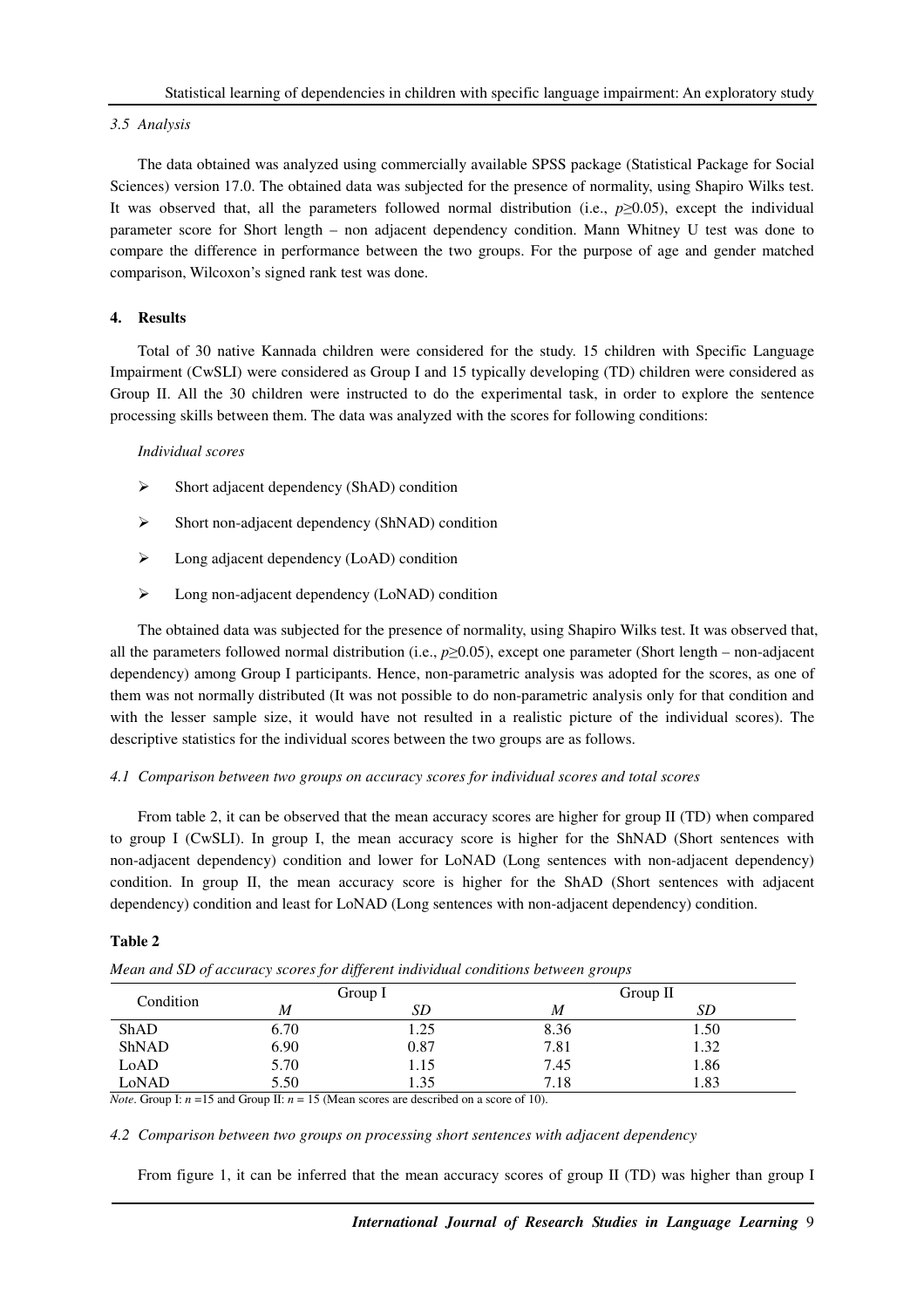(CwSLI) in ShAD condition. The value of SD was comparatively more in group II than that of group I. Mann Whitney U test was done to compare the "ShAD" condition between the two groups. The results of Mann-Whitney U test revealed a significant difference between groups ( $|Z|$  score = 2.52; *p*≤0.05) on processing Short sentences with adjacent dependency. That is, group II had significantly higher accuracy score when compared to group I children.



*4.3 Comparison between two groups on processing short sentences with non-adjacent dependencies* 

From figure 2, it can be inferred that the mean accuracy scores of group II (TD) was relatively higher than group I (CwSLI) in ShNAD condition. The value of SD was comparatively more in group II than that of group I. Mann Whitney U test was done to compare the "ShNAD" condition between the two groups. The results of Mann-Whitney U test revealed no significant difference between groups ( $|Z|$  score = 2.38; *p* >0.05) on processing short sentences with non-adjacent dependencies. Results revealed a significant difference between Group I and Group II, in the ShNAD condition.



*Figure 2.* Mean accuracy scores on processing short sentences with non-adjacent dependencies in both groups

*4.4 Comparison between two groups on processing long sentences with adjacent dependency* 

From figure 3, it can be inferred that the mean accuracy scores and SD of group II (TD) was higher than group I (CwSLI) in LoAD condition. Mann Whitney U test was done to compare the "LoAD" condition between the two groups. The results of Mann-Whitney U test revealed a significant difference between groups (IZI score = 2.46; *p*≤0.05) on processing Long sentences with adjacent dependency in the task. That is, group II had significantly higher accuracy score when compared to group I children.

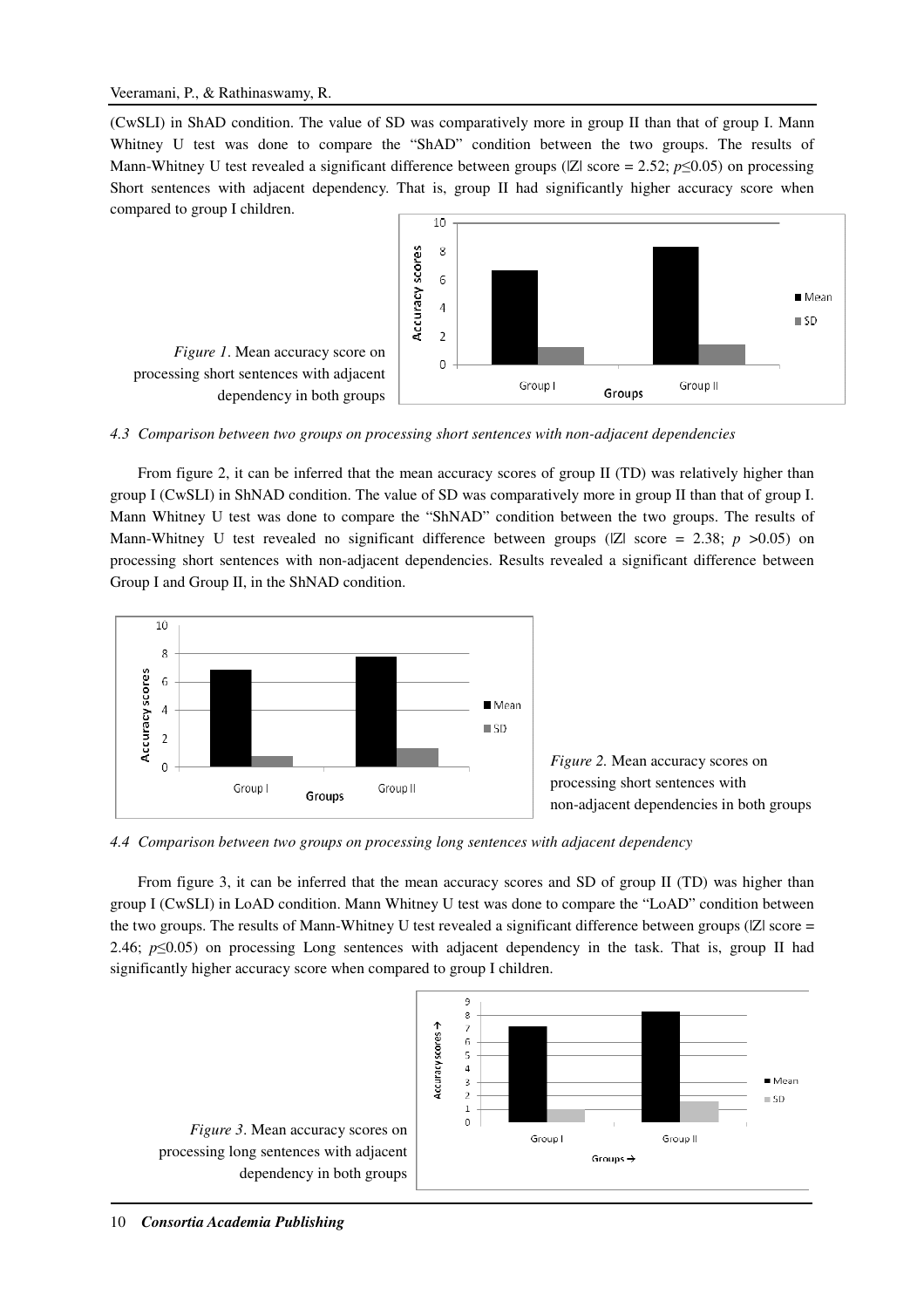## *4.5 Comparison between two groups on processing long sentences with non-adjacent dependencies*

From figure 4, it can be inferred that the mean accuracy scores and SD of group II (TD) was relatively higher than group I (CwSLI) in LoNAD condition. Mann Whitney U test was done to compare the "LoNAD" condition between the two groups. The results of Mann-Whitney U test revealed significant difference between groups ( $|Z|$  score = 2.19;  $p \le 0.05$ ) on processing long sentences with non-adjacent dependency condition.





#### *4.6 Comparison of two groups in terms of age and gender-matched condition*

Matched pair-wise comparison was done. Wilcoxon's signed rank test was done for matched pair-wise comparison. The results revealed significant difference between the age and gender matched CwSLI and TD children in all the scores ( $p \le 0.05$ ). That is, children with SLI (group I) had significantly lesser accuracy scores on sentence processing compared to age and gender matched typically developing children (group II).

### **Table 3**

*Results of Wilcoxon's signed rank test for age and gender matched comparison in both the groups* 

|       | <i>p</i> value |
|-------|----------------|
| 2.149 | $0.03*$        |
| 2.013 | $0.04*$        |
| 2.442 | $0.01*$        |
| 1.866 | 0.06           |
|       |                |

*Note*. \*indicates statistical significance at 0.05 level.

To summarize the findings of the study, children with SLI (CwSLI) performed poorer on sentence processing task. Further, CwSLI process sentences relatively poorer with long sentence non-adjacent dependency compared to adjacent dependencies. The results of the present study indicated that as the sentence complexity and linguistic complexity increases, the performance of CwSLI considerably reduces. This can be attributed to poor working memory, deficit in procedural memory and cognitive-linguistic deficits present among CwSLI. Hence, the findings support the claim that statistical learning or sequential learning (an implicit process in linguistic and non-linguistic acquisition) is affected among children with SLI (CwSLI). Further data is needed to strongly prove the poor statistical learning among CwSLI.

### **5. Discussion**

The aim of the present study was to explore the statistical learning of dependencies among children with SLI (CwSLI). CwSLI and typically developing (TD) children, in the age range of 7-13 years, were compared in accuracy measure using sentence processing task. The results of the present study indicated several points of interest, which are discussed as follows: First, CwSLI performed poorly in processing the short sentences with adjacent dependencies. In a previous study done by Montgomery (2000), the author reported that CwSLI comprehended short sentences better than long sentences, while the vocabulary-matched and age-matched children didn't show any superiority in processing one sentence type over the other. There was no significant difference between the three groups in processing short sentences. With this, one can infer that, the sentence length does matter in Indian scenario, as it carries more grammatical details than the English or other languages.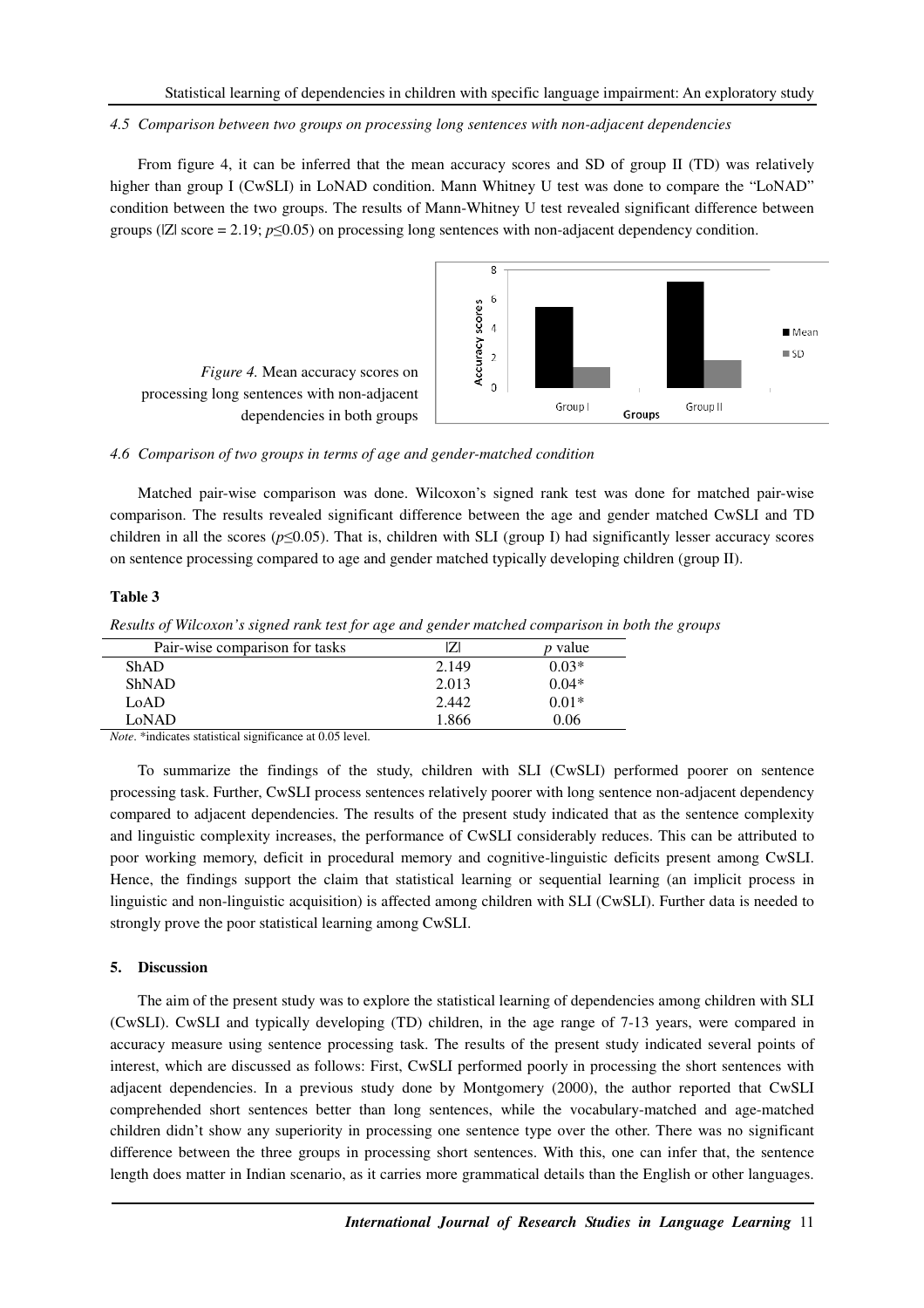Kannada, being an agglutinative language has more preference for the agreement between dependencies and the rich use of morphemes. Such grammatical details, add on to the processing load, making it harder to process. From the results of the present study, it is observed that even in simple sentences, wherein the dependencies are adjacent to each other, there exist a significant difference in performance between CwSLI and TD children. This reflects the underlying morpho-syntactic domain which is severely impaired among CwSLI.

The previous study discussed above had been done in English, which belongs to the fusional morphology type. In fusional morphology, more affixes are used (suffixes are also more used in Kannada language) and word order becomes important (not necessary in Kannada). Such intrinsic linguistic differences between these two languages, might account for the results obtained. Kannada belonging to the agglutinative morphology type has shown significant difference between CwSLI and TD in processing short sentences; which indicates the morpho-syntactic complexity of the language. Whereas in the English study, there was no such difference noted. When comparing to these two studies, the results of the current study can be attributed to the linguistic complexity of Kannada and to the methodological differences.

Second, there was no significant difference between children with and without SLI, on processing short sentences (with non-adjacent dependencies). In the previous study done by Purdy et al. (2013), they reported that CwSLI showed decreased sensitivity to long-distance dependencies, when compared to age-matched TD children. The authors had attributed this to two factors, which state that such a deficit could be as a result of inability to retain the information long enough to track the dependency or agreement; or as a result of how the initial part of the sentence has constrained the second part of it. Hsu et al. (2014), found that CwSLI employ different type of learning strategy for statistical learning, by memorizing the strings on surface properties of speech. CwSLI memorize the input chunks as a compensatory strategy for processing sentences. The authors opined that though CwSLI use a compensatory strategy for learning, it might not be sufficient enough to accommodate the sentence (complex) processing difficulties they face. In the present study, there was no significant difference between the two groups, in processing short sentences (with non-adjacent dependencies). This can be attributed to the linguistic complexity of Kannada as stated previously, which could have constrained the processing approximately to a similar level in both the groups. Hence, TD children also find it difficult to process the short sentences (with non-adjacent dependencies). It is observed that, though working memory is not much constrained in both the groups (task-wise; but they should use working memory to track the dependencies/agreement in the sentence), the linguistic nature of the stimuli plays the key role in the findings of the first two objectives of the current study.

Third, there was a significant difference between children with SLI and typically developing children, on processing long sentences (with adjacent dependencies). That is, children with SLI (Group I) performed poorer in processing the long sentences with adjacent dependencies. Marton and Schwartz (2003) noted a trend of fewer correct answers as the sentence complexity increases and CwSLI and TD children exhibited a word-length effect in English language. In the present study also, a similar word-length effect can be observed in both the groups in processing long sentences (with adjacent dependencies) and also CwSLI had relatively more difficulty.

Fourth, children with SLI (CwSLI) performed significantly poorer in processing long sentences (with non-adjacent dependencies). This observation is in accordance with the findings of Purdy et al. (2013) where they reported that there was decreased sensitivity to long-distance (non-adjacent) dependencies in CwSLI. This decreased sensitivity had led to the poor performance of CwSLI in processing long sentences (with non-adjacent dependencies), when compared to the TD children in the current study. In this condition, the linguistic complexity of the stimuli might have attributed to the reduced accuracy in both the groups. CwSLI performed poorer comparatively due to their working memory constraints and morpho-syntactic deficits in sentence processing.

To summarize, children with SLI (CwSLI) performed poorer on processing both short and long sentences. Further, CwSLI process sentences relatively better with adjacent dependencies compared to non-adjacent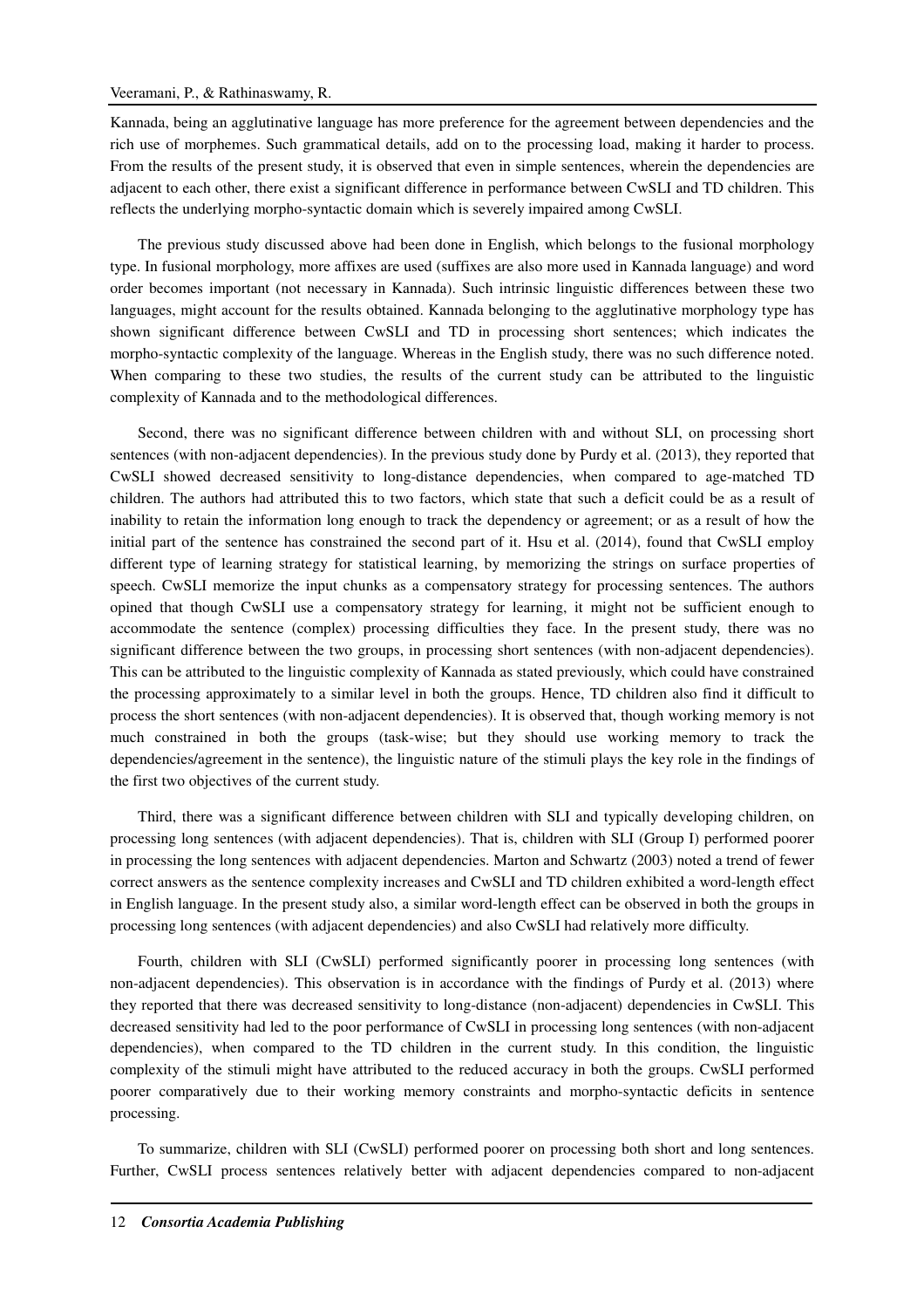dependencies. The results of the present study indicated that as the sentence complexity and linguistic complexity increases, the performance of CwSLI considerably reduces. The poorer performance in non-adjacent dependency condition, signals the declarative compensation that occurs (that is, accuracy reduces as CwSLI use the strategy of declarative compensation for procedural (morpho-syntactic difficulties).

# **6. Conclusion**

The results of the present study are mainly attributed to the morpho-syntactic complexity of Kannada and working memory constraints among CwSLI. The relatively reduced performed of CwSLI in non-adjacent dependency condition compared to TD children, sheds light upon the fact that CwSLI are unable to manage their cognitive resources with less functional working memory capacity. This in turn makes it difficult for them to use declarative compensation (semantics), in order to overcome their procedural deficits (syntactic deficits). When the task's linguistic and cognitive demand increases, the time period to do declarative compensation gets hampered and hence leads to more poor accuracy in language processing. The study had provided evidence on the degree and severity of difficulty in inflectional judgement in children with SLI, which can be inferred from the results. CwSLI tend to perform poorer on accuracy measures, in making inflectional judgement. It had also provided inputs on the effect of sentence length and morpho-syntactic complexity, in terms of nature of sentence processing in SLI children.

# *6.1 Implications and future directions*

This study could be considered as an aid for the clinicians to conduct speech and language therapy for CwSLI, in a systematic manner with careful selection of targets (sentence type with distance and dependency (adjacent and non-adjacent dependency) in mind), which will likely yield in a systematic treatment for better prognosis and also helps to balance the cognitive load of the children during the therapy considerably. In academic research point of view, this study had contributed to inferring the nature of sentences processing deficit among CwSLI in Indian population (Kannada-speaking children), when compared to their typically developing (TD) peers. It had highlighted the interaction between cognitive aspects such as working memory, procedural memory (helps in learning syntactic probabilities) and linguistic aspects such as morpho-syntactic complexity and sentence length. These findings can help further pave the way for advanced researches which in turn may help develop novel intervention strategies. Studies in similar lines to that of the present study should include more number of participants and also check for test-retest reliability in order to validate the accuracy scores. Similar method can be used to study sentence processing difficulties among CwSLI in other Indian languages. Along with accuracy measure, Reaction Time (RT) can be included in documenting the sentence processing speed. Future studies can determine the relationship between memory systems (procedural and declarative) and domain-specific linguistic processes that underlie procedural learning aspects like artificial grammar learning.

*Acknowledgement* - The authors would like to thank all the participants who participated in the study. We also like to thank Director, All India Institute of Speech and Hearing – Mysuru, for permitting us to carry out the data collection and analysis.

*Statement of Ethics* - Participants of the study were included only after informed consent. The study protocol has been approved by the All India Institute of Speech and Hearing research committee on human research.

*Disclosure Statement* - The authors have no conflicts of interest to declare.

### **7. References**

Adams, C. (1990). Syntactic comprehension in children with expressive language impairment. *International Journal of Language & Communication Disorders, 25*(2), 149-171. https://doi.org/10.3109/13682829009011971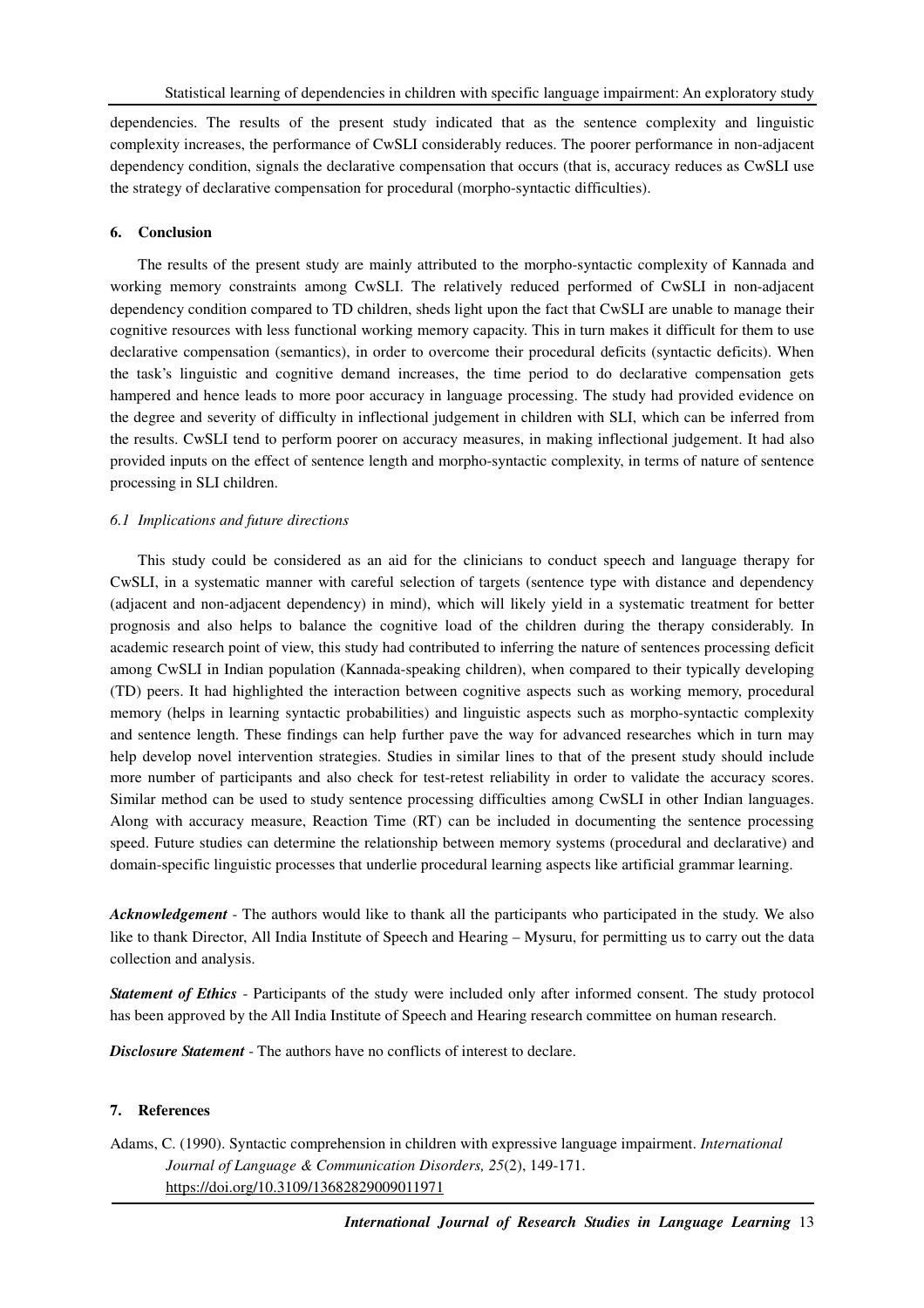- Baddeley, A., Della Sala, S., Papagno, C., & Spinnler, H. (1997). Dual-task performance in dysexecutive and non-dysexecutive patients with a frontal lesion. *Neuropsychology, 11*(2), 187-194. https://doi.org/10.1037/0894-4105.11.2.187
- Bortolini, U., Caselli, M. C., & Leonard, L. B. (1996). Grammatical deficits in Italian speaking children with specific language impairment. *Journal of Speech, Language, and Hearing Research, 40*(4), 809-820. https://doi.org/10.1044/jslhr.4004.809
- Choi, Y., & Trueswell, J. C. (2010). Children's (in) ability to recover from garden paths in a verb-final language: Evidence for developing control in sentence processing. *Journal of experimental child psychology, 106*(1), 41-61. https://doi.org/10.1016/j.jecp.2010.01.003
- Chomsky, N. (1965). *Aspects of the theory of syntax*. Cambridge, MA: MIT Press. https://doi.org/10.21236/AD0616323
- Cipriani, P., Bottari, P., Chilosi, A., & Pfanner, L. (1998). A longitudinal perspective on the study of specific language impairment: The long term follow-up of an Italian child. *International Journal of Language & Communication Disorders, 33*(3), 245-280. https://doi.org/10.1080/136828298247749
- Gibson, E. (2000). The dependency locality theory: A distance-based theory of linguistic complexity. In Y. Miyashita, A. Marantz, & W. O'Neil (Eds.), *Image, language, brain* (pp. 95-126). Cambridge, MA: MIT Press.
- Hsu, H. J., & Bishop, D. V. (2010). Grammatical difficulties in children with specific language impairment: Is learning deficient? *Human Development*, *53*(5), 264-277. https://doi.org/10.1159/000321289
- Hsu, H. J., Tomblin, J. B., & Christiansen, M. H. (2014). Impaired statistical learning of non-adjacent dependencies in adolescents with specific language impairment. *Frontiers in Psychology, 5*, 175. https://doi.org/10.3389/fpsyg.2014.00175
- Hudson, R. A. (2007). *Language networks: The new word grammar.* Oxford: Oxford University Press.
- Just, M. A., & Carpenter, P. A. (1992). A capacity theory of comprehension: Individual differences in working memory. *Psychological Review, 99,* 122–149. https://doi.org/10.1037/0033-295X.99.1.122
- Kail, R. (1994). A method for studying the generalized slowing hypothesis in children with specific language impairment. *Journal of Speech, Language, and Hearing Research*, *37*(2), 418-421. https://doi.org/10.1044/jshr.3702.418
- Leonard, L. B., Sabbadini, L., Leonard, J. S., & Volterra, V. (1987). Specific language impairment in children: A cross-linguistic study. *Brain and Language, 32*(2), 233-252. https://doi.org/10.1016/0093-934X(87)90126-X
- Leonard, L. B. (1988). Language learnability and specific language impairment in children. *Applied Psycholinguistics, 10*(2), 179-202. https://doi.org/10.1017/S0142716400008511
- Loeb, D. F., & Leonard, L. B. (1991). Subject case marking and verb morphology in normally developing and specifically language-impaired children. *Journal of Speech, Language, and Hearing Research, 34*(2), 340-346. https://doi.org/10.1044/jshr.3402.340
- Leonard, L. B. (1998). *Children with specific language impairment* (1<sup>st</sup> ed.). Cambridge, MA: MIT Press.
- Leonard, L. B. (2014). *Children with specific language impairment* (2<sup>nd</sup> ed.). Cambridge, MA: MIT press. https://doi.org/10.7551/mitpress/9152.001.0001
- Levy, R. P., & Keller, F. (2013). Expectation and locality effects in German verb-final structures. *Journal of Memory and Language*, *68*(2), 199-222. https://doi.org/10.1016/j.jml.2012.02.005
- Lewis, R. L., & Vasishth, S. (2005). Argument-head distance and processing complexity: Explaining both locality and anti-locality effects. *Language*, *82*(4), 767-794. https://doi.org/10.1353/lan.2006.0236
- Marton, K., & Schwartz, R. G. (2003). Working memory capacity and language processes in children with specific language impairment. *Journal of Speech, Language, and Hearing Research, 46*(5), 1138-1153. https://doi.org/10.1044/1092-4388(2003/089)
- Mauner, G., & Koenig, J. P. (2000). Linguistic vs. conceptual sources of implicit agents in sentence comprehension. *Journal of Memory and Language, 43*(1), 110-134. https://doi.org/10.1006/jmla.1999.2703
- Mel'cuk, I. (2003). Levels of dependency in linguistic description: Concepts and problems. *Dependency and*